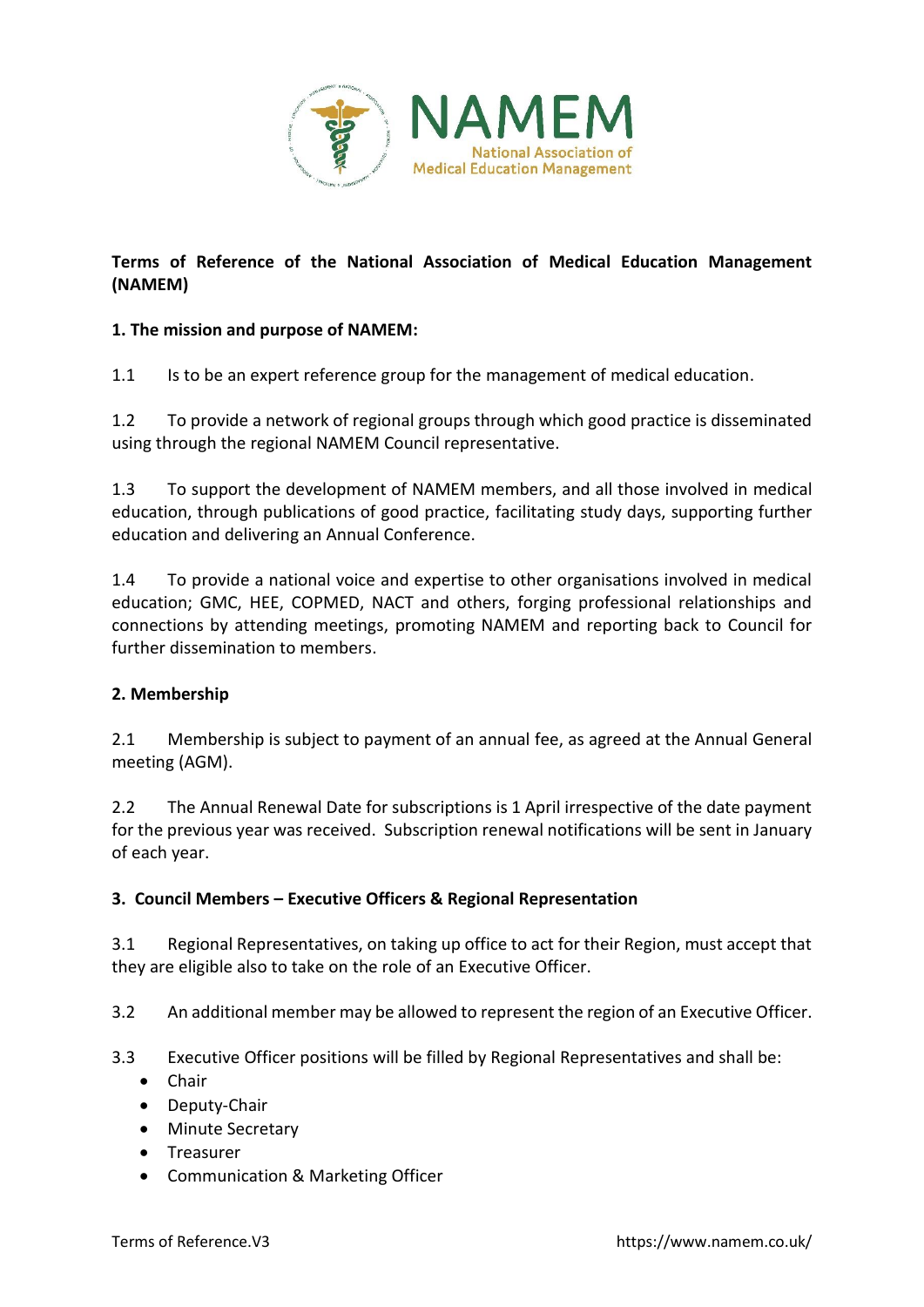- **Regional representation:** Northern Ireland, Scotland, Wales, England North East, North West, Yorkshire & Humber, East Midlands, West Midlands, Mersey, Wessex, Severn, East of England, Thames Valley, Peninsula, Kent, Surrey & Sussex , London North & London South
- Secretary to NAMEM Council (external)

3.4 To apply for a Council position, members must have management responsibilities within Medical Education.

3.5 All Council members will have voting rights except for the Chair who will retain the right to a casting vote when required.

3.6 A Council member who does not uphold their responsibilities or misses multiple meetings without a reasonable explanation may be asked by the Chair to resign.

3.7 Election of Council will be ratified at the AGM and their tenure of office will initially be for two years with the option to remain in their role Council if no other regional representatives apply for the position.

# 4. **Council Meeting**

4.1 Council meetings will occur at least four times a year plus an AGM every July. Additional meetings may be necessary depending upon business need.

4.2 Decisions will be made through consensus and debate. Voting may be required on occasion and where a split vote occurs, the Chair will have the deciding vote.

4.3 Minutes of the council meetings will be sent to the chair for accuracy within one week of the meeting. Once approved, these will be circulated to council for ratification and then uploaded to the members section of the NAMEM website.

4.4 If unable to attend council members must contact the Minute Secretary or Chair. They must send a report of any projects they are involved in and a regional report.

4.5 Council members must attend at least 3 out of 4 meetings, annually.

4.6 A minimum of 60% or 10 council members must be present at a Council meeting before decisions can proceed.

4.7 Other representatives and stakeholders may be invited to attend to provide updates or for specific agenda items as the need arises and will be unable to vote.

4.8 An external support role, Secretary to NAMEM Council will also attend and but will be unable to vote.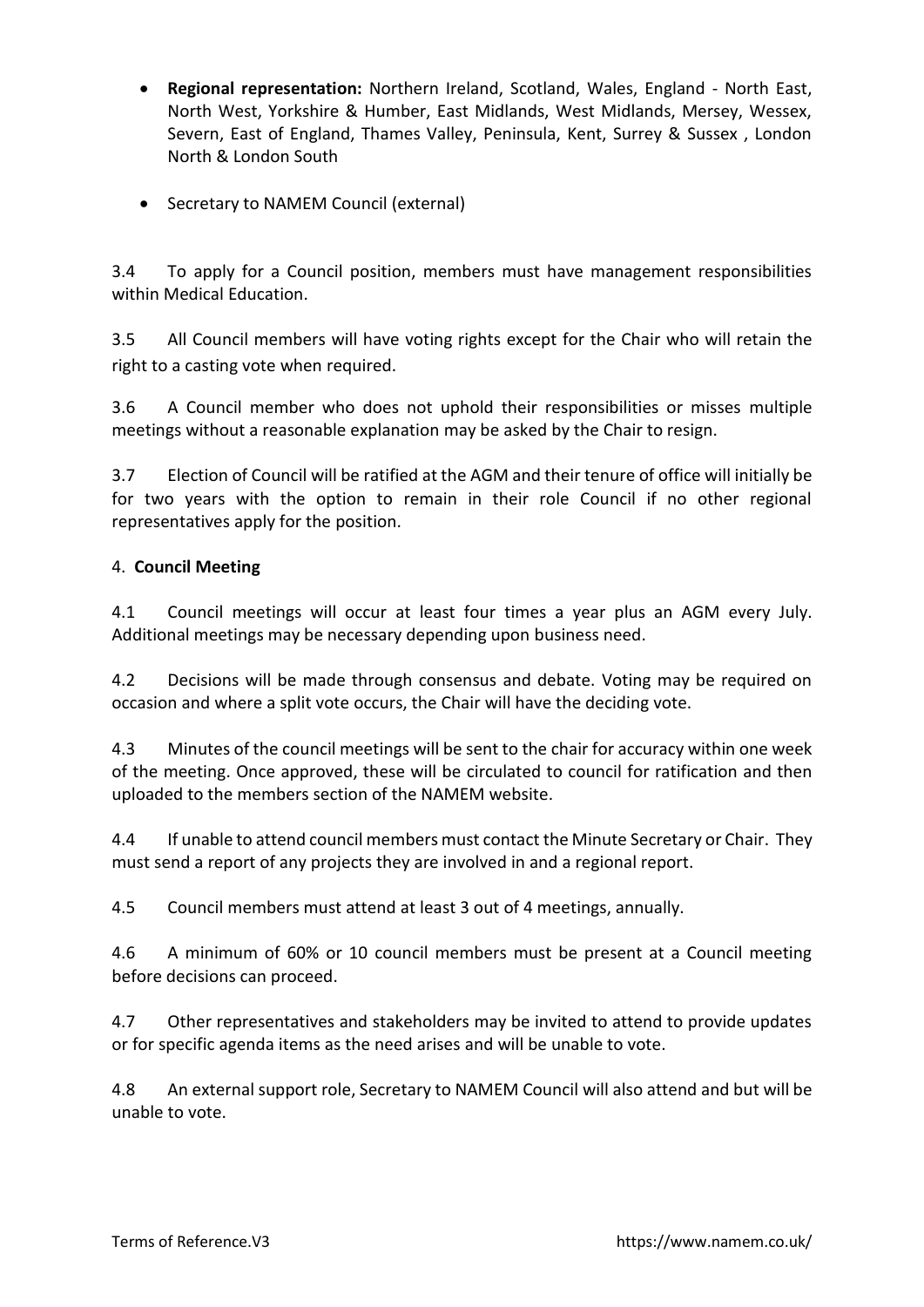## **5. Expenses**

5.1 Expenses incurred for attending Council Meetings will be reimbursed by the NAMEM Treasurer.

5.2 Travel expenses are reimbursed at mileage rate agreed by Council or second-class rail fare. Subsistence is in line with Agenda for Change Terms and Conditions of Service or by agreement with the Treasurer. All accommodation is booked by the Council Member in advance and will be reimbursed after the Council Meeting.

## **5. Annual General Meeting**

- 5.1 The AGM of the Association to be held in July of each year where:
	- a. A Report of proceedings of the year since the previous AGM will be presented.
	- b. A Statement of Accounts audited by a reputable Chartered Accountant will be presented by the Treasurer.
	- c. The Association to agree the Subscription for the coming year.
	- d. Election of Officers where each Member attending the AGM has one vote.
	- e. The decision of the majority of the Members present will prevail.
	- f. In the event of equality voting the Chair of the meeting to cast the deciding vote.
	- g. *A quorum* of no less than one quarter of Membership to be present and voting for a proposal to be carried.
	- h. *Proxy votes* may be accepted in writing to the Secretary to be received at least twenty-one (21) working days prior to the AGM.
	- i. A Proxy voting form to be included with advance documentation for AGM.

#### **6. Extraordinary General Meeting**

6.1 At the discretion of the majority of Council, or at the request of at least twenty-five Members, the Secretary will convene an Extraordinary General Meeting (EGM).

6.2 If an EGM is called the Minute Secretary should give Membership a minimum of twenty-one days' notice prior to the event, specifying the business to be transacted.

#### **7. Ethics and Code of Conduct**

7.1 All Members to respect the rights, values and opinions of their Colleagues.

7.2 Any conflict of interest should be contained within a reasonable and courteous dialogue.

- 7.3 All Meetings will be conducted in an orderly fashion.
- 7.4 Tellers may be used at meetings at the discretion of the Chair.